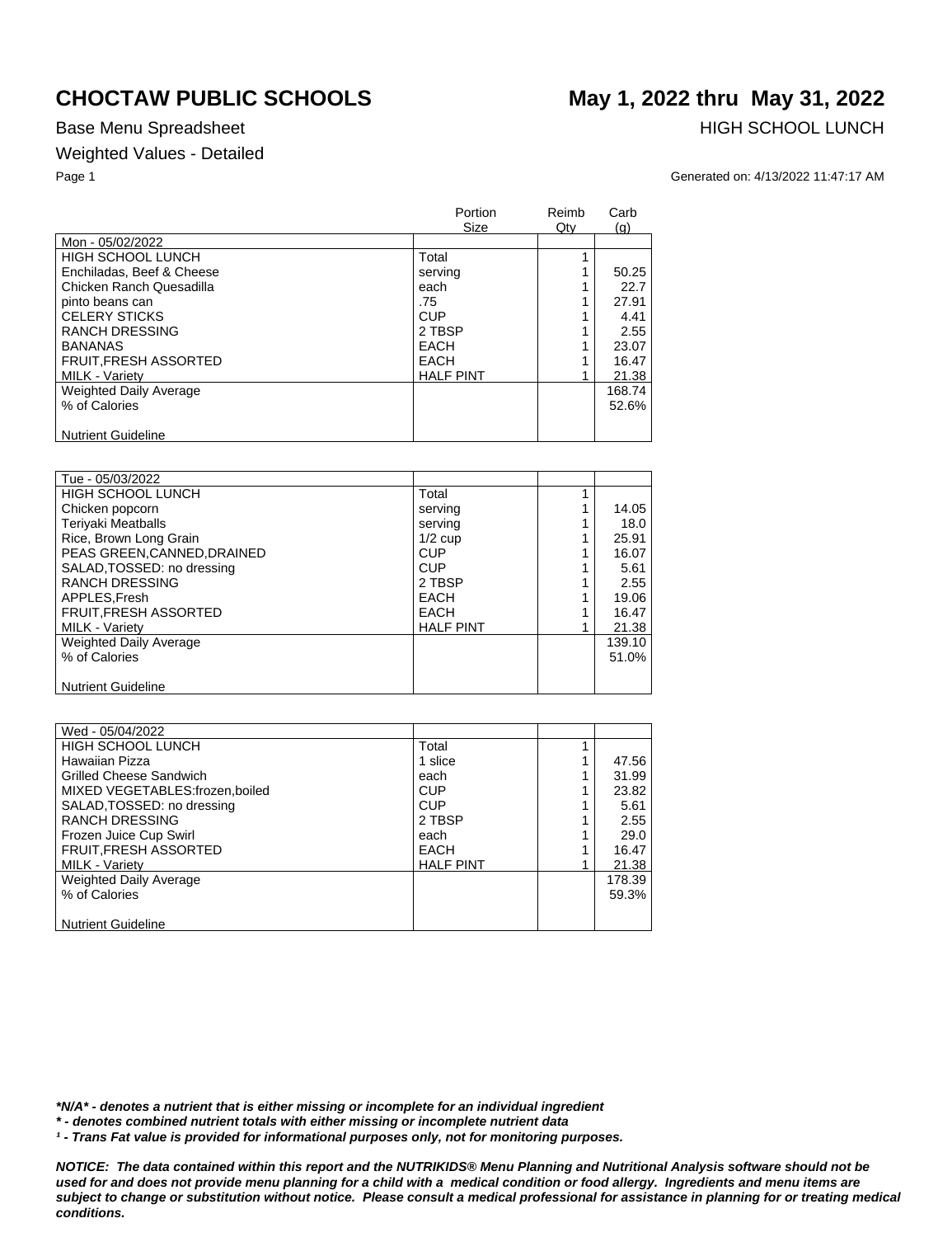## Weighted Values - Detailed

# **CHOCTAW PUBLIC SCHOOLS May 1, 2022 thru May 31, 2022**

Base Menu Spreadsheet **HIGH SCHOOL LUNCH** 

Page 2 Generated on: 4/13/2022 11:47:17 AM

|                             | Portion<br><b>Size</b> | Reimb<br>Qty | Carb<br>(q) |
|-----------------------------|------------------------|--------------|-------------|
| Thu - 05/05/2022            |                        |              |             |
| <b>HIGH SCHOOL LUNCH</b>    | Total                  |              |             |
| <b>STROMBOLI</b>            | <b>SERVINGS</b>        |              | 20.94       |
| SPAGHETTI AND MEAT SAUCE    | 1 CUP                  |              | 37.37       |
| Roll Whole Grain            | 2.0                    |              | 15.0        |
| GREEN BEANS: canned, cooked | <b>CUP</b>             |              | 4.56        |
| SALAD, TOSSED: no dressing  | <b>CUP</b>             |              | 5.61        |
| <b>RANCH DRESSING</b>       | 2 TBSP                 |              | 2.55        |
| PEARS: canned, light syrup  | <b>CUP</b>             |              | 38.08       |
| FRUIT, FRESH ASSORTED       | <b>EACH</b>            |              | 16.47       |
| <b>MILK - Variety</b>       | <b>HALF PINT</b>       |              | 21.38       |
| Weighted Daily Average      |                        |              | 161.96      |
| % of Calories               |                        |              | 58.7%       |
| <b>Nutrient Guideline</b>   |                        |              |             |

| Fri - 05/06/2022              |                  |        |
|-------------------------------|------------------|--------|
| <b>HIGH SCHOOL LUNCH</b>      | Total            |        |
| Simple Simon's Pizza          | Slice            | 31.0   |
| Cheeseburger                  | each             | 25.74  |
| SALAD, TOSSED: no dressing    | <b>CUP</b>       | 5.61   |
| <b>RANCH DRESSING</b>         | 2 TBSP           | 2.55   |
| <b>CARROT STICKS</b>          | <b>CUP</b>       | 16.84  |
| <b>RANCH DRESSING</b>         | 2 TBSP           | 2.55   |
| PEACHES: canned, light syrup  | <b>CUP</b>       | 48.69  |
| <b>FRUIT, FRESH ASSORTED</b>  | <b>EACH</b>      | 16.47  |
| <b>MILK - Variety</b>         | <b>HALF PINT</b> | 21.38  |
| <b>Weighted Daily Average</b> |                  | 170.83 |
| % of Calories                 |                  | 58.9%  |
|                               |                  |        |
| <b>Nutrient Guideline</b>     |                  |        |

| Mon - 05/09/2022               |                  |        |
|--------------------------------|------------------|--------|
| <b>HIGH SCHOOL LUNCH</b>       | Total            |        |
| Chicken Burrito                |                  | 27.16  |
| Chili Pie                      | serving          | 22.77  |
| pinto beans can                | .75              | 27.91  |
| <b>CARROT STICKS</b>           | CUP              | 16.84  |
| <b>RANCH DRESSING</b>          | 2 TBSP           | 2.55   |
| PINEAPPLE CHUNKS:canned.lt syr | CUP              | 33.89  |
| <b>BANANAS</b>                 | EACH             | 23.07  |
| <b>MILK - Variety</b>          | <b>HALF PINT</b> | 21.38  |
| Weighted Daily Average         |                  | 175.57 |
| % of Calories                  |                  | 51.3%  |
|                                |                  |        |
| <b>Nutrient Guideline</b>      |                  |        |

*\*N/A\* - denotes a nutrient that is either missing or incomplete for an individual ingredient*

*\* - denotes combined nutrient totals with either missing or incomplete nutrient data*

*¹ - Trans Fat value is provided for informational purposes only, not for monitoring purposes.*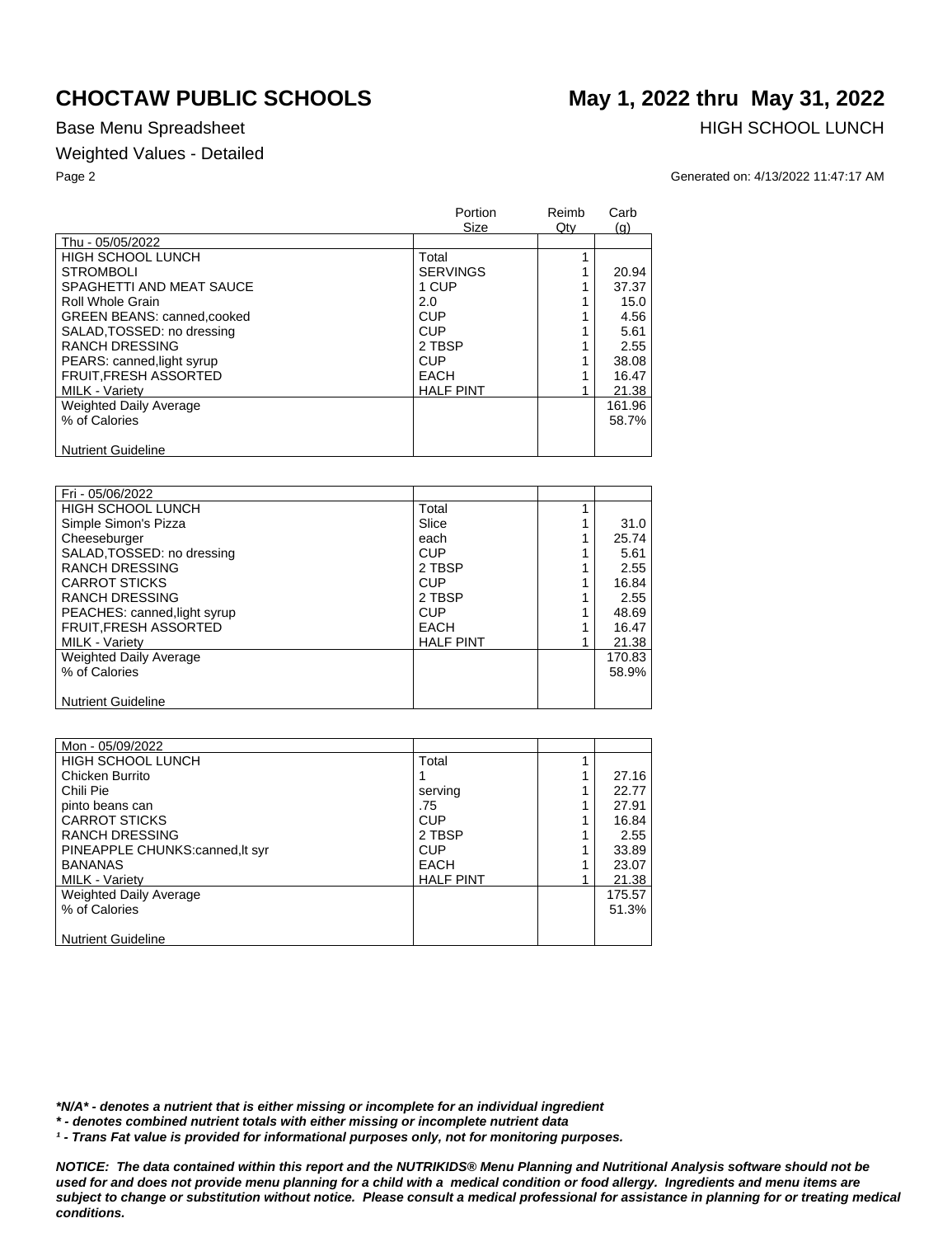## Weighted Values - Detailed

Base Menu Spreadsheet **HIGH SCHOOL LUNCH** 

## Page 3 Generated on: 4/13/2022 11:47:17 AM

|                               | Portion<br>Size  | Reimb<br>$Q$ ty | Carb<br>(g) |
|-------------------------------|------------------|-----------------|-------------|
| Tue - 05/10/2022              |                  |                 |             |
| <b>HIGH SCHOOL LUNCH</b>      | Total            |                 |             |
| <b>GOULASH</b>                | servings         |                 | 17.1        |
| Roll Whole Grain              | 2.0              |                 | 15.0        |
| Italian Sub                   |                  |                 | 36.08       |
| FRENCH FRIES: oven heat       | serving          |                 | 15.6        |
| SALAD, TOSSED: no dressing    | <b>CUP</b>       |                 | 5.61        |
| <b>RANCH DRESSING</b>         | 2 TBSP           |                 | 2.55        |
| PEARS: canned, light syrup    | <b>CUP</b>       |                 | 38.08       |
| <b>FRUIT.FRESH ASSORTED</b>   | EACH             |                 | 16.47       |
| <b>MILK - Varietv</b>         | <b>HALF PINT</b> |                 | 21.38       |
| <b>Weighted Daily Average</b> |                  |                 | 167.86      |
| % of Calories                 |                  |                 | 61.6%       |
| <b>Nutrient Guideline</b>     |                  |                 |             |

| Wed - 05/11/2022                 |                  |        |
|----------------------------------|------------------|--------|
| <b>HIGH SCHOOL LUNCH</b>         | Total            |        |
| Big Daddys Cheese Pizza          | slice            | 43.0   |
| <b>Beef Shepards Pie</b>         | 2 oz             | 22.71  |
| <b>Breadstick Cheese Filled</b>  | each             | 16.0   |
| CORN: canned, yellow             | <b>CUP</b>       | 23.52  |
| SALAD, TOSSED: no dressing       | <b>CUP</b>       | 5.61   |
| <b>RANCH DRESSING</b>            | 2 TBSP           | 2.55   |
| FRUIT COCKTAIL: canned, It syrup | <b>CUP</b>       | 36.13  |
| <b>FRUIT, FRESH ASSORTED</b>     | <b>EACH</b>      | 16.47  |
| <b>MILK - Variety</b>            | <b>HALF PINT</b> | 21.38  |
| <b>Weighted Daily Average</b>    |                  | 187.37 |
| % of Calories                    |                  | 57.5%  |
|                                  |                  |        |
| <b>Nutrient Guideline</b>        |                  |        |

| Thu - 05/12/2022                   |                  |        |
|------------------------------------|------------------|--------|
| <b>HIGH SCHOOL LUNCH</b>           | Total            |        |
| Turkey, Sliced                     | serving          | 2.61   |
| <b>MEAT LOAF</b>                   | 3/4" SLICE       | 7.96   |
| MASHED POTATOES:flakes.mlk+but     | <b>CUP</b>       | 11.41  |
| Gravy, Peppered                    | serving          | 31.75  |
| <b>GREEN BEANS: canned, cooked</b> | CUP              | 4.56   |
| Roll Whole Grain                   | 2.0              | 15.0   |
| PEACHES: canned, light syrup       | <b>CUP</b>       | 48.69  |
| APPLES, Fresh                      | <b>EACH</b>      | 19.06  |
| <b>MILK - Variety</b>              | <b>HALF PINT</b> | 21.38  |
| Weighted Daily Average             |                  | 162.42 |
| % of Calories                      |                  | 55.6%  |
|                                    |                  |        |
| <b>Nutrient Guideline</b>          |                  |        |

*\*N/A\* - denotes a nutrient that is either missing or incomplete for an individual ingredient*

*\* - denotes combined nutrient totals with either missing or incomplete nutrient data*

*¹ - Trans Fat value is provided for informational purposes only, not for monitoring purposes.*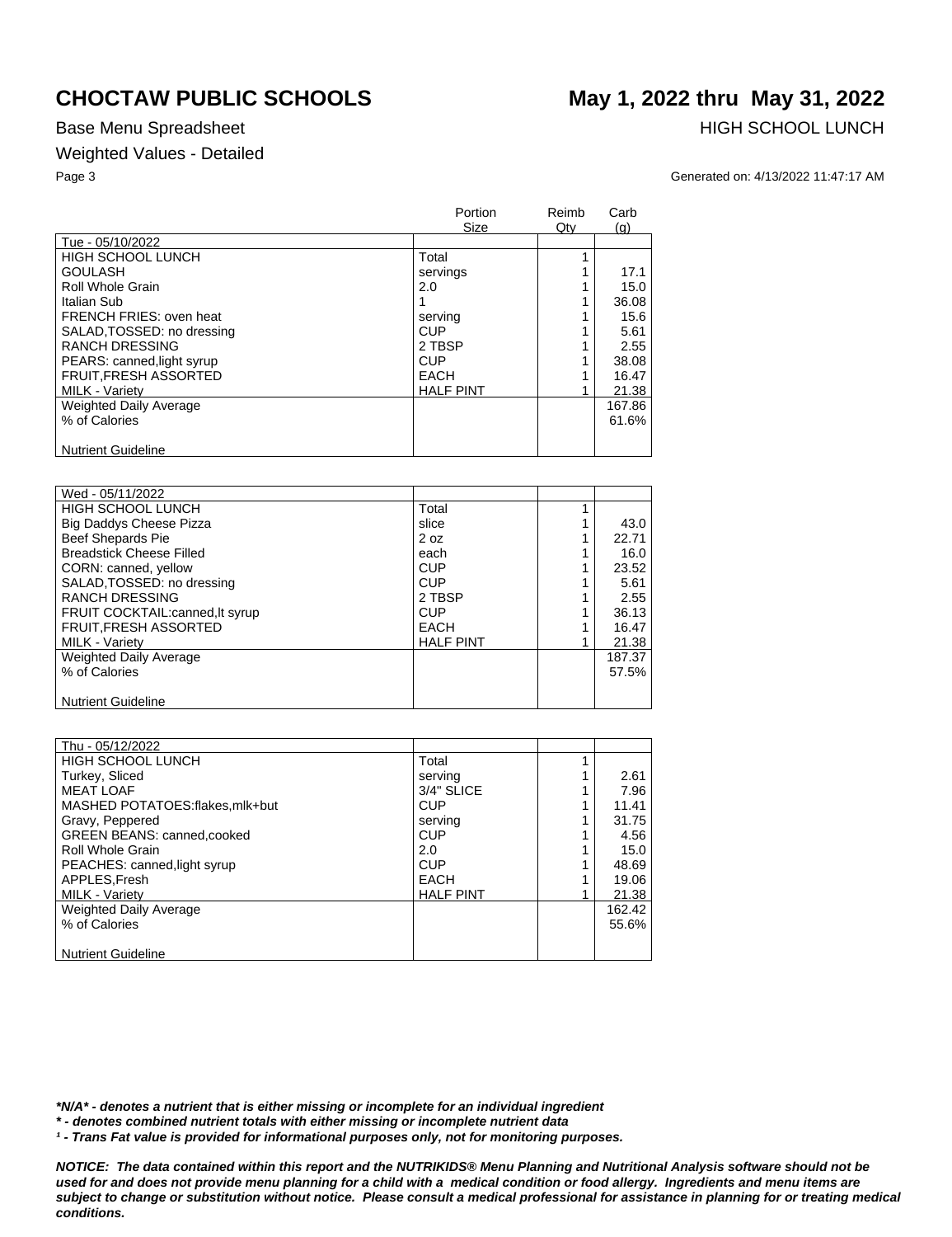## Weighted Values - Detailed

Base Menu Spreadsheet **HIGH SCHOOL LUNCH** 

## Page 4 Generated on: 4/13/2022 11:47:17 AM

|                               | Portion<br>Size  | Reimb<br>Qty | Carb<br>(q) |
|-------------------------------|------------------|--------------|-------------|
| Fri - 05/13/2022              |                  |              |             |
| <b>HIGH SCHOOL LUNCH</b>      | Total            |              |             |
| Simple Simon's Pizza          | Slice            |              | 31.0        |
| Ham & Cheese Sandwich         | each             |              | 29.81       |
| SALAD, TOSSED: no dressing    | <b>CUP</b>       |              | 5.61        |
| <b>RANCH DRESSING</b>         | 2 TBSP           |              | 2.55        |
| BROCCOLI.raw: fresh           | <b>CUP</b>       |              | 6.04        |
| <b>RANCH DRESSING</b>         | 2 TBSP           |              | 2.55        |
| <b>WATERMELON.CHUNKS</b>      | <b>CUP</b>       |              | 12.08       |
| <b>FRUIT.FRESH ASSORTED</b>   | <b>EACH</b>      |              | 16.47       |
| <b>MILK - Variety</b>         | <b>HALF PINT</b> |              | 21.38       |
| <b>Weighted Daily Average</b> |                  |              | 127.49      |
| % of Calories                 |                  |              | 55.6%       |
| <b>Nutrient Guideline</b>     |                  |              |             |

| Mon - 05/16/2022                  |                  |        |
|-----------------------------------|------------------|--------|
| <b>HIGH SCHOOL LUNCH</b>          | Total            |        |
| <b>TACO BURGER W/PORK</b>         | <b>EACH</b>      | 23.52  |
| Chicken Fajitas                   |                  | 16.59  |
| pinto beans can                   | .75              | 27.91  |
| <b>CARROT STICKS</b>              | CUP              | 16.84  |
| <b>RANCH DRESSING</b>             | 2 TBSP           | 2.55   |
| APPLESAUCE: cnnd, unswtnd, +vit C | <b>CUP</b>       | 27.5   |
| FRUIT, FRESH ASSORTED             | <b>EACH</b>      | 16.47  |
| <b>MILK - Varietv</b>             | <b>HALF PINT</b> | 21.38  |
| Weighted Daily Average            |                  | 152.75 |
| % of Calories                     |                  | 55.4%  |
|                                   |                  |        |
| <b>Nutrient Guideline</b>         |                  |        |

| Tue - 05/17/2022         |             |      |
|--------------------------|-------------|------|
| <b>HIGH SCHOOL LUNCH</b> | Total       |      |
| SUPERVISOR'S CHOICES     | <b>EACH</b> | 0.0  |
| Weighted Daily Average   |             | 0.00 |
| % of Calories            |             | 0.0% |
|                          |             |      |
| Nutrient Guideline       |             |      |

| Wed - 05/18/2022       |             |            |
|------------------------|-------------|------------|
| HIGH SCHOOL LUNCH      | Total       |            |
| SUPERVISOR'S CHOICES   | <b>EACH</b> | $0.0 \mid$ |
| Weighted Daily Average |             | 0.00       |
| % of Calories          |             | $0.0\%$    |
|                        |             |            |
| Nutrient Guideline     |             |            |

| Thu - 05/19/2022      |             |        |
|-----------------------|-------------|--------|
| HIGH SCHOOL LUNCH     | $\tau$ otal |        |
| SUPERVISOR'S CHOICES_ | EACH        | $\sim$ |

*\*N/A\* - denotes a nutrient that is either missing or incomplete for an individual ingredient*

*\* - denotes combined nutrient totals with either missing or incomplete nutrient data*

*¹ - Trans Fat value is provided for informational purposes only, not for monitoring purposes.*